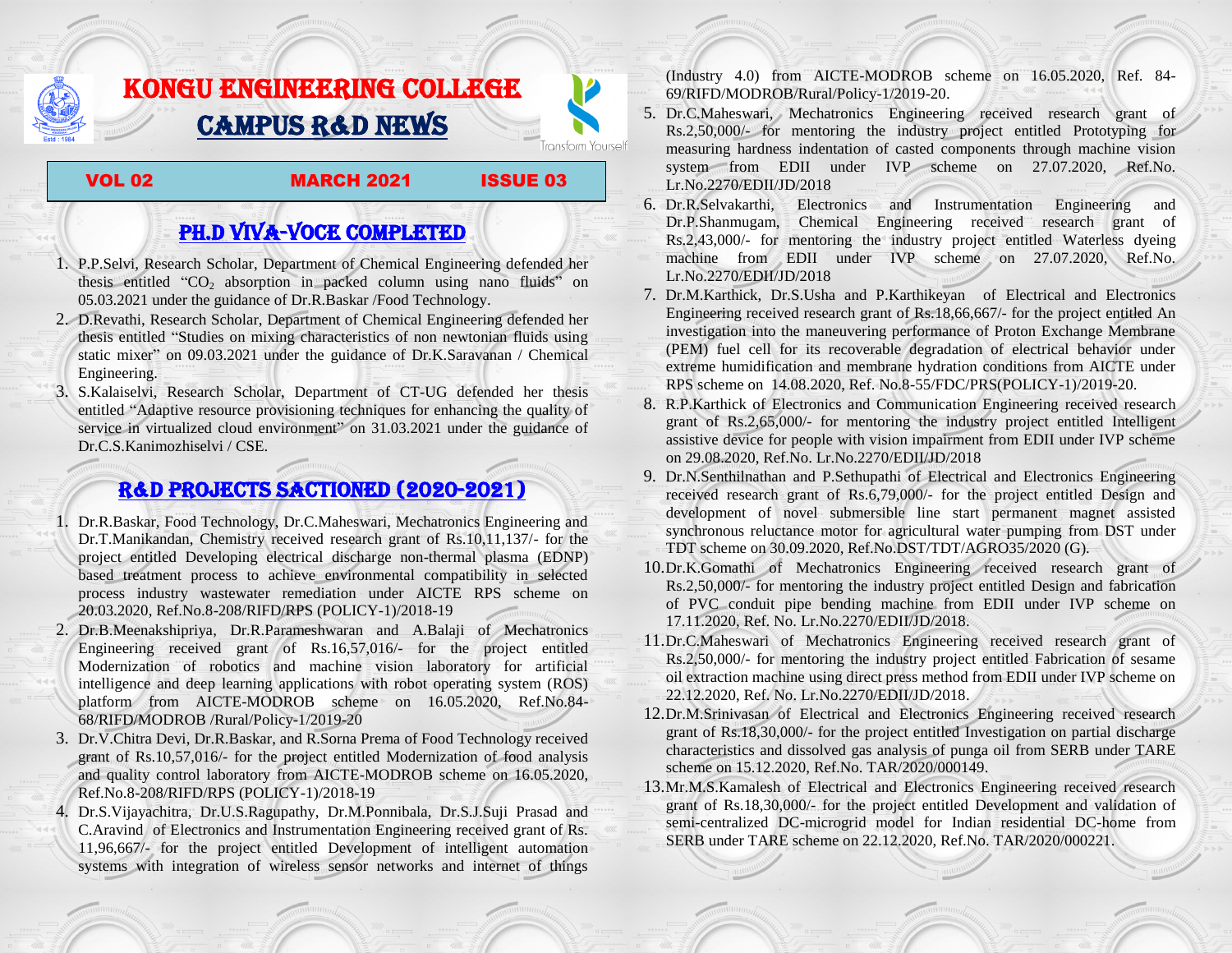### Referred JOURNAL publications

- 1. Satheesh Kumar, K.V., Dharmaraj, M., Thangavel, P., Srikishore, K.A., Sudharsan, R., and Vimal. M., (2021). A Critical Review on Fume Extraction System for Pipe and Plate Welding. *IOP Conf. Series: Materials Science and Engineering*, Vol.1084 (012064), pp. 1-14.
- 2. Rajesh Kumar, G., Hariharan, V., and Saravanakumar, S.S., (2021). Enhancing the Free Vibration Characteristics of Epoxy Polymers using Sustainable Phoenix Sp. Fibers and Nano-Clay for Machine Tool Applications. *Journal of Natural fibers,* Vol.18(4), pp.531–538.
- 3. Mohan Kumar, A., Parameshwaran, R., and Rajasekar, R., (2021). Simulation of 1.2765 DIN steel billet and crack analysis during the forging process using DEFORM 3D software. *Materials Science and Engineering*, Vol.52(3), pp.332- 338.
- 4. Satheesh Kumar, K.V., Srikishore, K.A., Shek Mohammed Asiq, A., and Sudharsan, R., (2021). Experimental Investigation of Tensile Strength and Hardness in GMAW/GTAW Butt Welded Joints with Various Shielding Gas Compositions. *Lecture Notes in Mechanical Engineering*, pp.57-78.
- 5. Satheesh Kumr, K.V., Selvakumar, P., UvanShankar, K.R., Thirunavukarasu, S., Vijay Anand, V., and Vishal, D., (2021). Investigation on the effect of technological Parameters on emission factor in 316l stainless steel using gas metal arc Welding. *Archives of Metallurgy and Materials*, Vol.66(2), pp.609- 615.
- 6. Saji Raveendran, P., and Murugan, P.C., (2021). Energy Conservation on Vapour Compression Refrigeration System using PCM. *IOP Conf. Series: Materials Science and Engineering*, Vol.1084, p.012106.
- 7. Ramakrishnan, S., Krishnamurthy, K., Rajeshkumar, G., and Asim, M., (2021). Dynamic Mechanical Properties and Free Vibration Characteristics of Surface Modified Jute Fiber/Nano-Clay Reinforced Epoxy Composites. *Journal of Polymers and the Environment*, Vol.29, pp.1076–1088.
- 8. Ramakrishnan, S., Krishnamurthy, K., and Rajeshkumar, G., (2021). Experimental Analysis of Tribological Behaviour of Jute Fiber-Reinforced Nanoclay Filled Epoxy Composites. *Lecture Notes in Mechanical Engineering*, pp.1076–1088.
- 9. Abubakkar, A., and Murugan. T., (2021). Measurement of Drag Force Acting on a Linke Hofmann Busch Design Railway Coach Through Wind Tunnel Testing. *Journal of Institute of Engineers India Series. C*. Vol.102(1), pp.145- 155.
- 10. Poongodi, C., Hari, B.S., and Arunkumar, S., (2021). Vibration analysis of nylon gear box utilizing statistical method. *Materials Today: Proceedings*, Vol.33(7), pp.3525-3531.
- 11. Hari, B.S., Mahesh Kumar, K.V., Krishnamurthy, K., Sathish Kumar, P., Gobinath, V.K., Sachinbala, R., and Rajasekar, R., (2021). Influence of graphene oxide on the morphological and mechanical behaviour of compatibilized low density polyethylene nanocomposites. *Materials Today: Proceedings*, Vol.39(4), pp.1487-1493.
- 12. Murugan, P.C., and Saji Raveendran, P., (2021). Experimental Studies on the Application of Biomass Gasifier for Drying Tapioca in Remote Areas. *IOP Conf. Series: Materials Science and Engineering*, Vol.1084, p.012107.
- 13. Sathishkumar, T.P., Muralidharan, M., Ramakrishnan, S., Sanjay, M.R., and Suchart Siengchin (2021). Mechanical strength retention and service life of Kevlar fiber woven mat reinforced epoxy laminated composites for structural applications. *Polymer Composites*, Vol.42(4), pp.1855-1866.
- 14. Moganapriya, C., Rajasekar, R., Sathish Kumar, P., Mohanraj, T., Gobinath, V.K., and Saravanakumar, J., (2021). Achieving machining effectiveness for AISI 1015 structural steel through coated inserts and grey-fuzzy coupled Taguchi optimization approach. *Structural and Multidisciplinary Optimization*, Vol.63(3), pp.1855-1866.
- 15. Vinothkumar, H., Saravanakumar, S., and Sivakumar, A., (2021). Improve the efficiency of battery Cooling System in E Vehicle by nano-fluids with CFD Analysis. *IOP Material Science and Engineering*, Vol.1126, p.012063.
- 16. Satheesh Kumar, K.V., Selvakumar, P., Jegadeeswari, R., and Dharmaraj, M., (2021). Stress analysis of riveted and bolted joints using analytical and experimental. *Materials Today Proceeding*, Vol.42(2), pp.1091-1099.
- 17. Saravanan, N., Rajasekar, R., Sathish Kumar, P., Suresh, V., Hari, B.S., and Kaushik Pal., (2021). Comparison of MA-g-PP effectiveness through mechanical performance of functionalized graphene reinforced polypropylene. Polimeros: *Ciencia e Tecnologia*, Vol.30(3), p.2020035.
- 18. Suganeswaran, K., Parameshwaran, R., Mohanraj, T., and Radhika, N., (2021). Influence of secondary phase particles  $A1_2O_3/SiC$  on the microstructure and tribological characteristics of AA7075-based surface hybrid composites tailored using friction stir processing. *Proceedings of the Institution of Mechanical Engineers. Part C: Journal of Mechanical Engineering Science*, Vol.235(1), pp.161-178.
- 19. Shankar, S., Nithyaprakash, R., and Sugunesh, A.P., (2021). Experimental and Finite Element Wear Study of Silicon Nitride against Alumina for Hip Implants with Bio-Lubricant for Various Gait Activities. *Silicon*, Vol.13, pp.633–644.
- 20. Tony Thomas, A., Thangarasu S.K., and Sowmithra, T., (2021). Simulation and experimental validation of electro hydraulic servo system using fuzzy logic controller. *AIP Conference Proceedings,* Vol. 2336, p.040021.
- 21. Shankar, S., Nithya Prakash, R., Santhosh, B., Karthik Kumar, T., Kiruba, P., and Mohan Srinivas, K., (2021). Tribological Behavior of Polyethylene and Ceramic Biomaterials Under Different Bio-lubricants. *Trends in Biomaterials & Artificial Organs*, Vol.35(1), pp.44-47.
- 22. Nithyavathy, N., Arun Kumar, S., Nithya, V., Abishek, V.S., Abishek, R., and Abinesh, S.P., (2021). Mechanized toilet for physically challenged persons. *Materials Today: Proceedings*, Vol. 43(2), pp. 2327-2330.
- 23. Nithyavathy, N., Arun Kumar, S., Ibrahim Sheriff, K.A., Hariram, A., and Hare Prasaad, P., Vibration monitoring and analysis of ball bearing using GSD platform, (2021). *Materials Today: Proceedings*, Vol.43(2), pp.2290-2295.
- 24. Logeswaran, T., Loganathan, N., Senthilkumar, S., Uthirasamy, R., and Ravivarman Shanmugasundaram., (2021). Analysis on Impact of switching off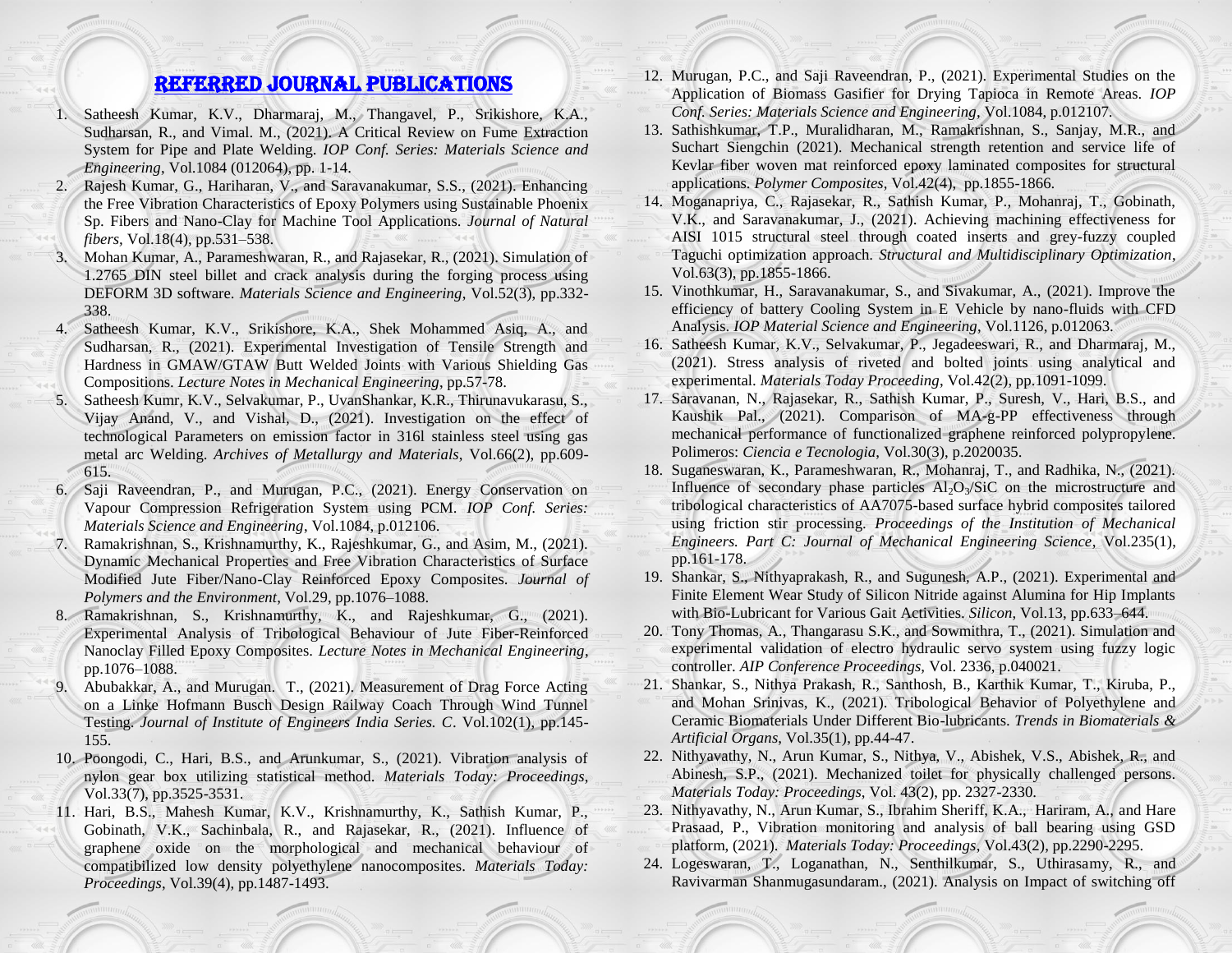light event on Indian Grid Frequency. *IOP conference Series, Materials Science and Engineering*, Vol.1091, p.012066.

- 25. Rubini, P.E., GunaSekar, T., Selvi, A., Subashini, V., Nagarajan, R., and Jenopaul, P., (2021). Content Based Image retrieval methods using Fuzzy Heuristics. *Annals of the Romanian Society of Cell Biology*, Vol.25(3), pp.2254- 2263.
- 26. Sabarimuthu, M., Senthilnathan, N., Priyadharshini, N., Arun Kumar, M., Nagarjuna Telagam., and Krithika Sree, S., (2021). Comparison of Current Control Methods for a Three Phase Shunt Active Filter. *IEEE Sponsored 7th International Conference on Electrical Energy Systems (ICEES)*, SSN college of Engineering, Chennai, pp. 32-37, doi: 10.1109/ICEES51510.2021.9383754, 2021.
- 27. Rubini, P.E., Subasini, C.A., Vanitha Katharine, A., Kumaresan, V., GowdhamKumar, S., and Nithya, T.M., (2021). A Cardiovascular Disease Prediction using Machine Learning Algorithms. *Annals of R.S.C.B*., Vol.25(2), pp.904 – 912.
- 28. Priyadharshini, N., Gomathy, S., Dhivya, K., Dhivya Priya M., Gopala Krishnan, S.S., and Balasubramani, N., (2021). Adaptive Peak Load Scheduling For Domestic Loads in the Future Electricity Market. *IEEE sponsored 7th International Conference on Electrical Energy Systems (ICEES)*, pp.240-244.
- 29. Ranjith Kumar, .R., Navinkumar, T.M., Aravindh, P., Kavinesh, T., Sathyanarayanan, Y. and Sedhumaadhavan, P., (2021), February. Smart Mulberry Plant Cutter. *IOP Conference Series: Materials Science and Engineering* (Vol. 1055, No. 1, p. 012037).
- 30. Karthikeyan, P., Vinothini, S., Lakshmanan, M., Selvam, N., Jenopaul, P., and Kumaresan, V., (2021). Design and Implementation of Solar Powered Electric Vehicle for Multitasking Application in Agriculture. *Annals of Romanian Society for Cell Biology*., Vol. 25(2), pp.923 – 930.
- 31. Chandrasekar, S., Pavudharani, M., Priyadharshini, J., Sakthi Muruganandam, E., and S Yogesh., (2021). Optimal Design, Re-engineering and Testing of a 50:5A Current Transformer for Medium Voltage Industrial Requirements. *IOP Conference Series: Materials Science and Engineering*, Vol.1055, p.012137.
- 32. Ponni Bala. M., Rajalakshmi, P., Maria Sindhuja, A., and Naganandhini, S., (2021). A Review on Recent Development for Diagnosis of Glaucoma. *Annals of Romanian Society for Cell Biology*, Vol.25(3), pp.2723–2736.
- 33. Sheikdavood, K., Prabhu, K., and Allirani, S., (2021). Performance Evaluation on Category Classification of an Images using Convnet. *Annals of Romanian Society for Cell Biology*, Vol.25(3), pp.2202-2208.
- 34. Thangatamilan, M., Suji Prasad, S.J., Prabhasri, P., Sanjaykumar, K., Sujatha, S., and Sujetha, S., (2021). Cabbage Discernment using CNN for Vegebot Application. *Lecture Notes in Mechanical Engineering. Springer,* pp.719-727.
- 35. Suji Prasad, S.J., Thangatamilan, M., Aravindan, V., Harish, A., Janani, S., and Kausika, S.D., (2021). Selection of the Best Crop for Farming using Machine Learning. *Lecture Notes in Mechanical Engineering*, pp.755-765.
- 36. Suji Prasad, S.J., Suganesh, R., and Thangatamilan, M., (2021). Machine Learning Approach for Crop Prediction Based on Climatic Parameters. *Lecture Notes in Mechanical Engineering*, pp.729-738.
- 37. Manikandaprabhu, N., and Vijayachitra, S., (2021). Moving Human Target Detection and Tracking in Video Frames. *Studies in Informatics and Control*, Vol.30(1), pp.119-129.
- 38. Subramaniam, G., Vidhyalakshmi, P., Allirani, S., Sivaranjani, S., Gunapriya, B., and Selvaraj, K., (2021). Policy Approximations toward PV-Storage Energy Management Systems using Machine Learning. *Annals of the Romanian Society for Cell Biology*, Vol.25(3), pp.2769-2781.
- 39. Senthil Kumar, K., Chandrasekaran, A., Sajitha, A.S., Rao, S.P., Selvaraj, S., Vetrivel, R., Selvarajan, R., Alosaimi, A.M., Khan, A., Hussein, M.A. and Asiri, A.M., (2021). Paradisiaca/Solanum tuberosum biowaste composited with graphene oxide for flexible supercapacitor. *Journal of New Materials for Electrochemical Systems*, Vol.24(1), pp.1480-2422.
- 40. Gavaskar, K., Malathi, D., Ravivarma, G. and Arulmurugan, A., (2021). Development of LPG Leakage Detection Alert and Auto Exhaust System using IoT', *7th International Conference on Electrical Energy Systems (ICEES-2021), at SSN College of Engineering, Chennai.*
- 41. Sengan Sudhakar., Kanmani, P., Amudha, K., Vishnu Raja, P., Anil Kumar Dubey, Razia Sulthana, A., Subramaniyaswamy, V., and Priya,V., (2021). Network embedding architecture using laplace regularization-non-negative matrix factorization for virtualization. *Microprocessors and Microsystems*, Vol.81, pp.1-6.
- 42. Chinnaiyan Rajeshkannan., and Shanmuga Vadivel Kogilavani., (2021). Reconstructing Geographical Flood Probability and Analyzed Inundation Flood Mapping on Social Media Implementation. *Studies in Informatics and Control*, Vol.30(1), pp.29-38.
- 43. Vani Rajasekar., Premalatha, J., and Sathya, K., (2021). Cancelable Iris template for secure authentication based on random projection and double random phase encoding. *Peer-to-Peer Networking and Applications*, Vol.14, pp.747–762.
- 44. Sharmila, C., and Shanthi, N., (2021). Retinal Image Analysis for Glaucoma Detection using Transfer Learning. *Lecture Notes in Electrical Engineering*, Vol.711, pp. 235–244.
- 45. Gopikrishnan, S., Priakanth, P., and Srivastava, G., (2021). DEDC: Sustainable data communication for cognitive radio sensors in the Internet of Things. *Sustainable Computing: Informatics and Systems*,Vol.29, p.100471, pp.1-6.
- 46. Thangaraj, R., Anandamurugan, S. and Kaliappan, V.K., (2021). Automated tomato leaf disease classification using transfer learning-based deep convolution neural network. *Journal of Plant Diseases and Protection*, Vol.128(1), pp.73-86.
- 47. Vani Rajasekar., Premalatha Jayapaul., Sathya Krishnamoorthi., and Muzafer Saračević., (2021). Secure Remote user Authentication Scheme on Health Care, IoT and Cloud Applications: A Multilayer Systematic Survey. *Acta Polytechnica Hungarica*, Vol.18(3), pp.87-106.
- 48. Ramalingam, M., Vinothkumar, S., Varadhaganapathy, S. and Subha, S., (2021). Multi-User Authentication using Biometric Sensor using Parallel Processing